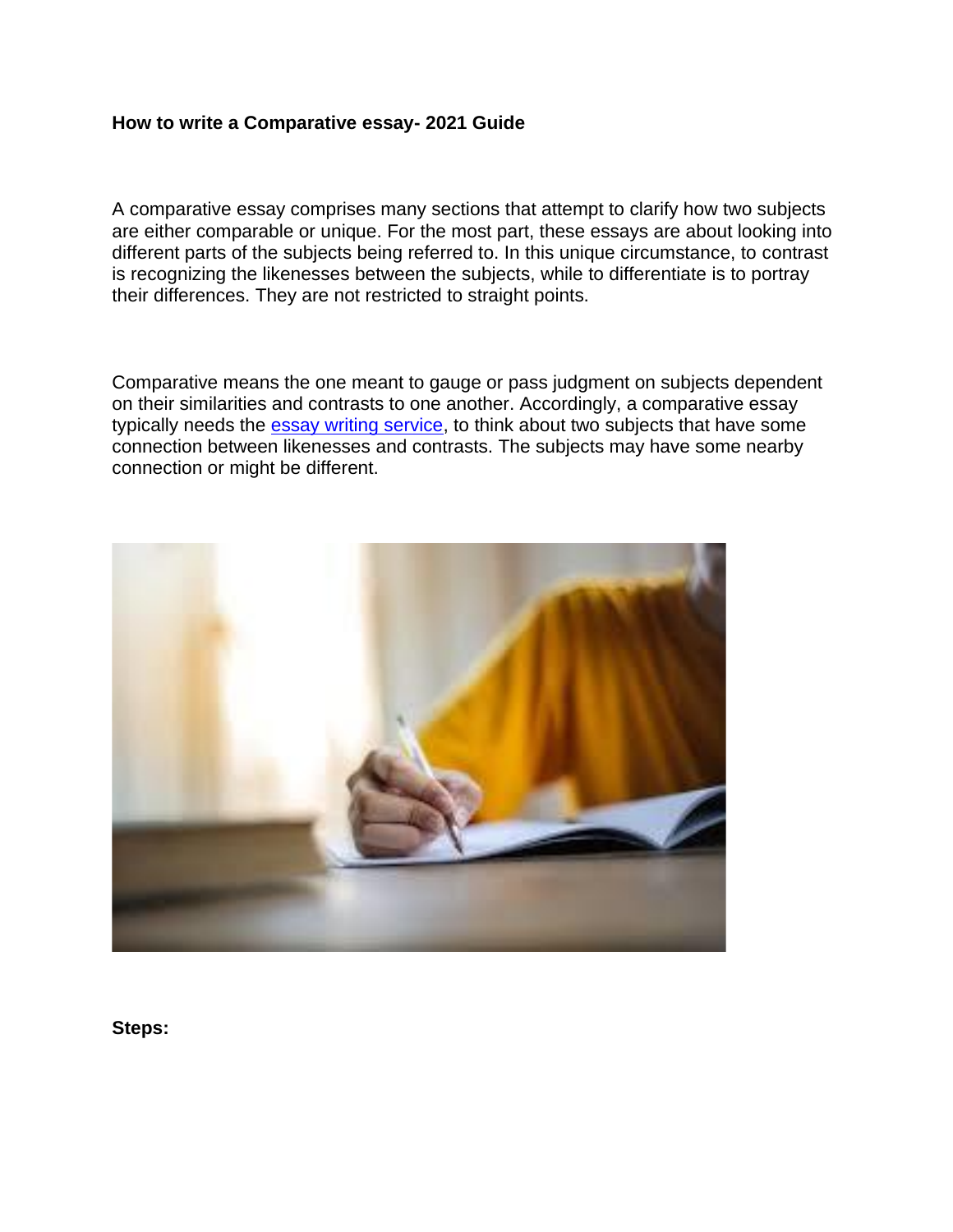## **Distinguish the comparison's basics**

- Given the inquiry, you need to foster the premise of comparison. Generally, the inquiry gives the premise of correlation. However, there are situations where the writer needs to foster something similar.
- For instance, an inquiry might ask you to think about communism and capitalism. This is an inquiry with a reasonable target. Henceforth, you don't need to go an additional mile.
- Another case might be to think about any two political philosophies. This is a general inquiry, and you need to sort out the different political philosophies then, at that point, recognize any two that you can analyze. Such occasions require the writer to foster comparison's basics without help from anyone else.
- Many students do not know how to write a [literary analysis essay.](https://perfectessaywriting.com/blog/literary-analysis-essay)

## **Write down the content**

- After identifying the main basics, recognize what you will highlight in your essay. It includes distinguishing the likenesses and contrasts of the things in correlation. In addition, you need to foster a list of manners by which the subjects are very similar and unique. It will empower you to foster the initial statements of the essay.
- The list should be thoroughly assessed to ensure that only the comparison's central points are considered for the essay. The spotlight should be predominantly on the focuses that are connected, and those of less importance ought to be dropped.

# **Construct thesis statement:**

- To concoct the [biography writing service,](https://perfectessaywriting.com/biography-writing-services) you should initially take a gander at the list containing the different parts of comparison then, at that point, choose whether the subjects will, in general, be more comparable or they are unique. In light of this judgment, an introductory similar thesis statement ought to be created.
- This proposal proclamation ought to be an impression of how the subjects share similarities and are unique. In complicated cases, the thesis statement should feature both the similitudes of the subjects while not failing to remember their disparities.

### **Structure of an essay:**